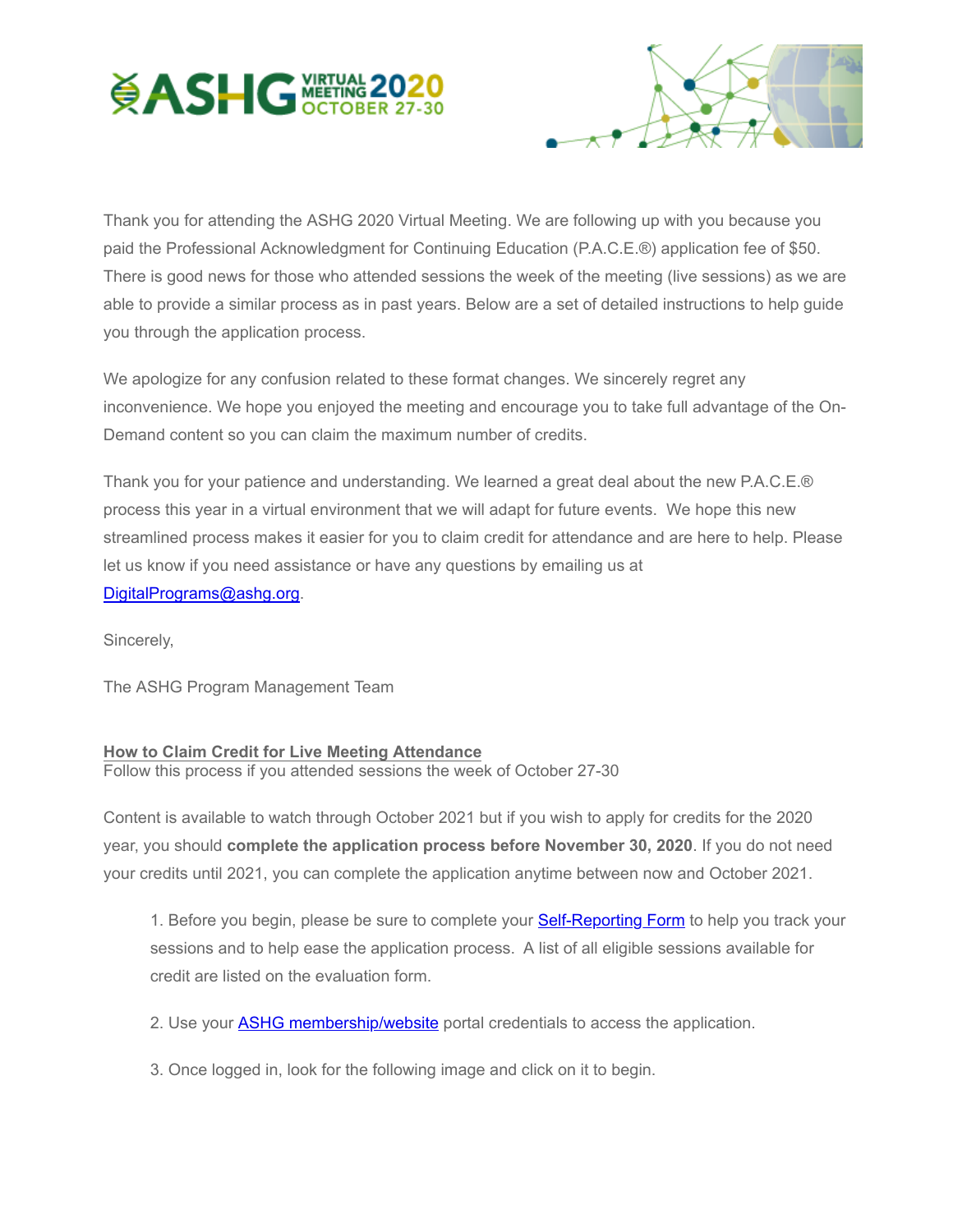

4. For each session you attended, complete the session evaluation. You will be asked to complete the same set of evaluation questions for each session you attended and should complete only one evaluation per concurrent session time.

5. After you finish this process for all sessions you are claiming credit, please email your completed [Self-Reporting Form](http://send.ashg.org/link.cfm?r=vkdzPpR29L-IBAEhm585eg~~&pe=TZ20RC647wlMT0uUpR0XKngGBVWwf-amkLvRx7MgV_PMsJNfrnXJSBYynmIzqTvAGYmdN0OSjIHwSeourV-NOA~~&t=INSERT_TRACKING_ENCID) to [programs@ashg.org](mailto:programs@ashg.org) so that we can process your single **certificate with the total number of credits you earned** during the live virtual meeting.

If you already claimed some credit using the old process, please email **DigitalPrograms@ashg.org** for a customized solution.

## **How to Claim Additional Credit for On-Demand Content**

Follow this process if you are claiming credits for content watched after October 30 (after the live event)



1. To earn On-Demand content credits, use your **ASHG membership/website portal** credentials to access the application. Once logged in, look for the image above and click on it to begin.

2. Please complete an **assessment test**. Applicants are asked to answer questions and receive an 80% pass for each session to generate a certificate. You may retake the assessment if needed.

3. After the assessment, please also complete a short survey for each session.

4. Certificates will be generated at each session level, not per *(speaker)* presentation. For a single comprehensive certificate showing the total credits being requested, please email [programs@ashg.org](mailto:programs@ashg.org) once you have completed and claimed your desired On-Demand credits.

The American Society of Human Genetics is approved as a provider of continuing education programs in the clinical laboratory sciences by the ASCLS P.A.C.E. ® Program. We are offering up to **7.2 CEU**